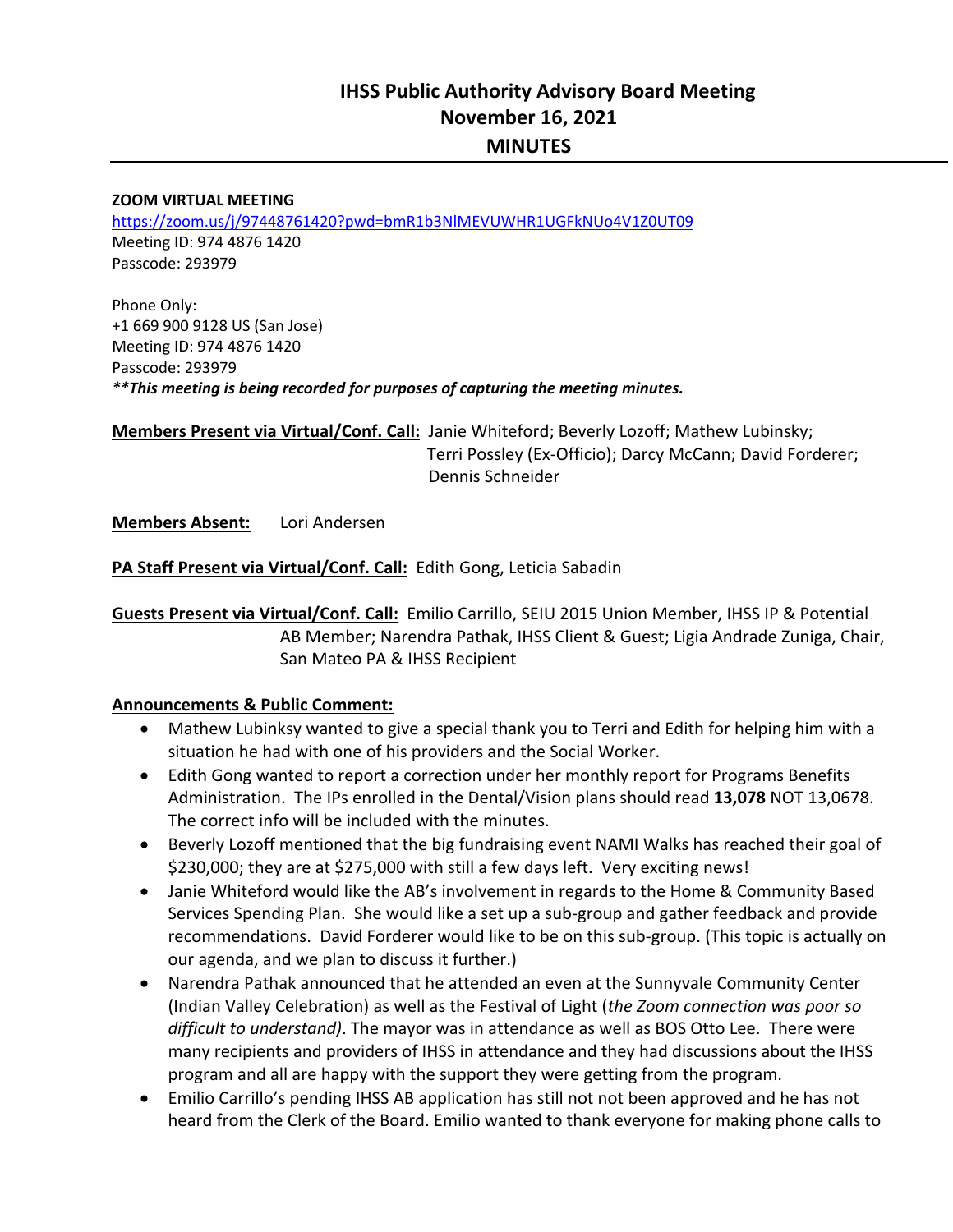push his application through. Apparently calls have been made by SEIU Union representatives, Lupe and Damaris but no response from Supervisor Ellenberg's office.

## **Approval of Minutes:**

• Motion by David Forderer to approve the October 19, 2021 meeting minutes; seconded by Beverly Lozoff, vote was unanimous.

*Narendra mentioned that he would like to see both the minutes and agenda posted to the website.* 

## **AB Budget Spending FY 21/22:**

- This Advisory Board has spent \$1000.00 for training. Janie would like to get feedback on what, and how she can incorporate CICA trainings to this board.
- She would like to do trainings for the AB; some of the topics are Finances, History of IHSS & Advisory Boards, Legislative Process, Scams. These specific trainings have been done by CICA already. These trainings can all be set up for the AB.
- It was suggested that Janie incorporate some of the CICA trainings into the regular monthly AB meeting or set up a special date/time for training.
- Janie will setup the first training on December 14; a special date and via ZOOM on The History of IHSS.

#### **Federal Grant for Home and Community Based Programs, follow‐up:**

- Per Janie, funding has not gone through with the Feds; no movement yet.
- This will be left on the agenda. We will plan to setup a sub-committee for this topic.
- Rename to HCBS Input Committee--Home & Community Based Services.
- Janie has a huge concern that there is no funding for consumer training.
- There is training for non-IHSS providers, but no one knows what that entails.
- There is emphasis on managed care, but we need to push and continue for consumer control.
- Mathew would like to see training on conflict management between consumers and providers.
- Sub-committee members will be Janie, David, Mathew, Lori, Darcy.

## **California IHSS Consumer Alliance Report (CICA):**

- Janie Whiteford reminded everyone that their monthly CICA call is scheduled for tomorrow, 11‐17‐21 at 10am. She invited all to attend.
- Leticia continues to forward CICA emails to all members, including the monthly meeting invite.
- Tomorrow's call will have 3 guest speakers, Debbie Thomson will be one of them.
- Huge push on CICA membership, 25 counties are now CICA members.

## **Social Services Agency Report:**

- Terri Possley reported that there is nothing new to report and things are status quo.
- IHSS DSW (Disaster Service Workers) are at 22, out of the original 31. They still may ask for more especially with now that children can get vaccinated.
- Out of the 22 DSW's, there are 16 Social Workers in this group. 16 social workers equals 2 units where home visits and reassessments are not getting done. This in turn as lowered their State compliance to 71% when they should be at 80%. IHSS is suffering in this area, but the Directors have given them a pass on this non-compliance for now seeing as they are the ones who requested and recruited the social workers as DSWs.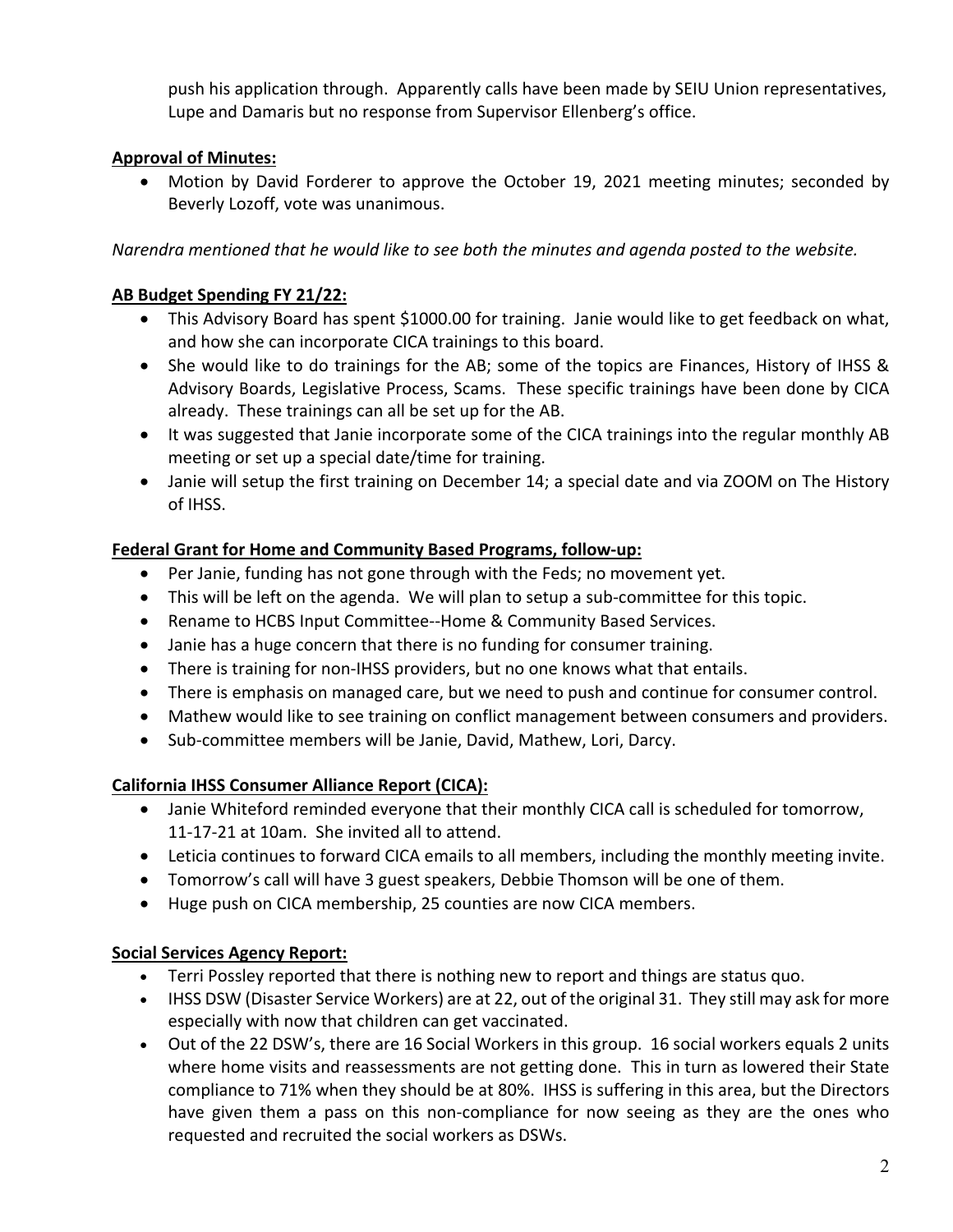- For new FY budget, Terri is once again asking for more staff and will hope for the best. She will keep us posted.
- Terri and staff are getting ready for the QA Monitoring Review which is an audit and scheduled for December 17<sup>th</sup>.
- The ACL 21-126 dated 10-19-21 allows IHSS Providers and Consumers to change their address and phone number via the Electronic Services Portal. Providers can do both while Consumers can only change their phone number. This is good news, so please spread the word; this means they do not need to call IHSS to complete the task anymore.

## **PROGRAMS REPORT**

*Below in yellow/ OR \*asterisk were topics that were highlighted and mentioned.* 

The Public Authority Annual report presentation was postponed twice and is now scheduled for November 22 at the Children, Seniors and Family Committee meeting.

**Staffing:** The Public Authority filled the Care Coordinator position with Hunter Nguyen. There are currently three open positions: Outreach and Registry Recruitment Specialist, Benefits Specialist and Training Specialist.

### **Benefits Administration:**

There are **12,450** IPs enrolled in the Valley Health Plan with **3635** of those in the Classic Plan and **8915**  in the Preferred Plan. **13,078** IPs are enrolled in the Dental/Vision plans. There were **79** Smart Pass VTA Cards issued.

#### **Enrollment:**

Number of IPs enrolled: **457**  Number of IPs partially done: **929 (cumulative)** Fingerprints needing to be redone to date: **13** 

Scheduling an appointment is ~14 days out (10 business days) from the time an IP completes the viewing of the orientation videos. Most appointments are in‐person with very limited phone/email appointments.

Group sessions with the union are still suspended.

#### **Registry Services:**

There are **431** active IPs on the registry and **2,129** active consumers.

The Registry:

- Completed **58** new consumer intakes and reactivated **30** consumers
- Attained **46** matches
- Provided **457** new interventions with a little over **191 hours** spent on the interventions

**Care Coaching:** The Registry received **11** referrals for Care Coaching

- **2** remote care coaching consultations were conducted
- Total active consumers **33**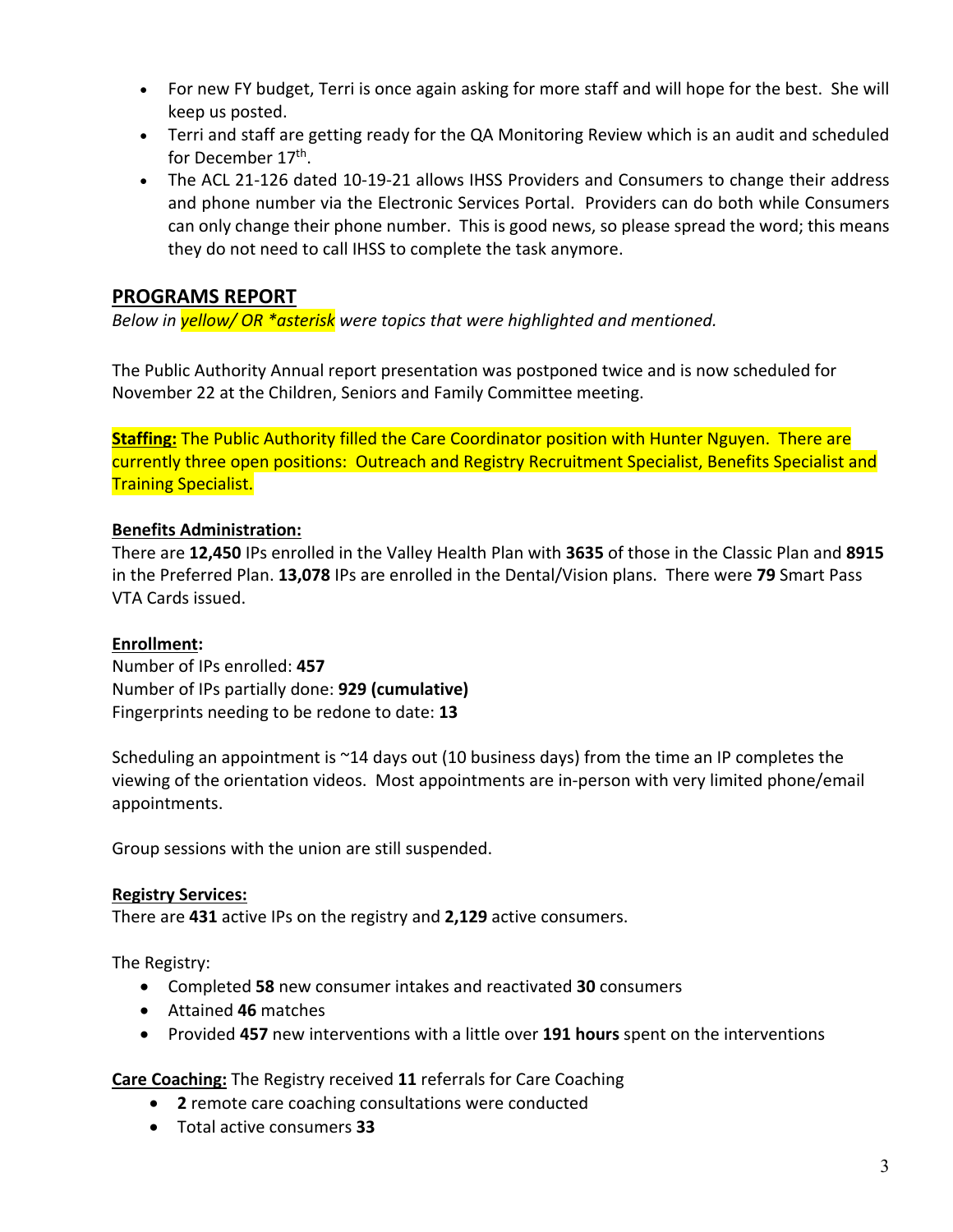Total inactive consumers **248** 

**Urgent Care Registry:** There were **0** hours of urgent care services authorized.

**Emergency Backup Registry:** There were no (0) requests for an emergency backup provider this month. There are a total of **10** providers on the emergency backup registry.

**Registry Introductory Training (RIT): One** remote RITs were held in English.

- **19** interviews were conducted
- **38** reference check calls made, with **38** completed reference checks
- **13** providers attended the eRIT
- **13** providers were added to the registry

**EPG (formerly PPE):** A total of **152** kits were mailed with **107** sets going to IPs and **45** to Consumers for a total of **1,590** masks and **2,820** pairs of gloves.

**Public Authority Phone Calls:** The PA received **4,947** phone calls. Breakdown of the calls:

- **Registry 1,685**
- **Enrollment 1,354**
- **General 161**
- **Benefits 1,244**
- **Training/PPE 503**

**IP Trainings:** 31 classes were held; 1 class had to be cancelled because of low registration. 195 individual IPs were trained and 189 IPs received credit/incentive payments.

| Language   | #  |
|------------|----|
| English    | 15 |
| Mandarin   |    |
| Spanish    |    |
| Vietnamese | A  |

| Language   | Ħ  | Location                       |    |
|------------|----|--------------------------------|----|
| English    | 15 | Central - San Jose/Santa Clara |    |
| Mandarin   |    | North - Milpitas               |    |
| Spanish    |    | South - Morgan Hill            |    |
| Vietnamese |    | West - Sunnyvale/Cupertino     | 10 |
|            |    | Online                         |    |

**Electronic Time Sheets:** The combined adoption rate continues to be over 99% at **99.8%**, with the state average is at 99.3%. Providers reached **99.7%** and Consumers reached **100%.**

**Direct Deposit: 74.6%** of IPs are using direct deposit.

**Sick Leave Update: 27,434** active IPs have accrued 16 hours of sick leave. **2,631** have claimed some hours and **1,820** have claimed all 16 hours so far.

#### **CAPA REPORT**

*Below in yellow/ OR \*asterisk were topics that were highlighted and mentioned.*  CAPA met via Zoom on October 28, 2021.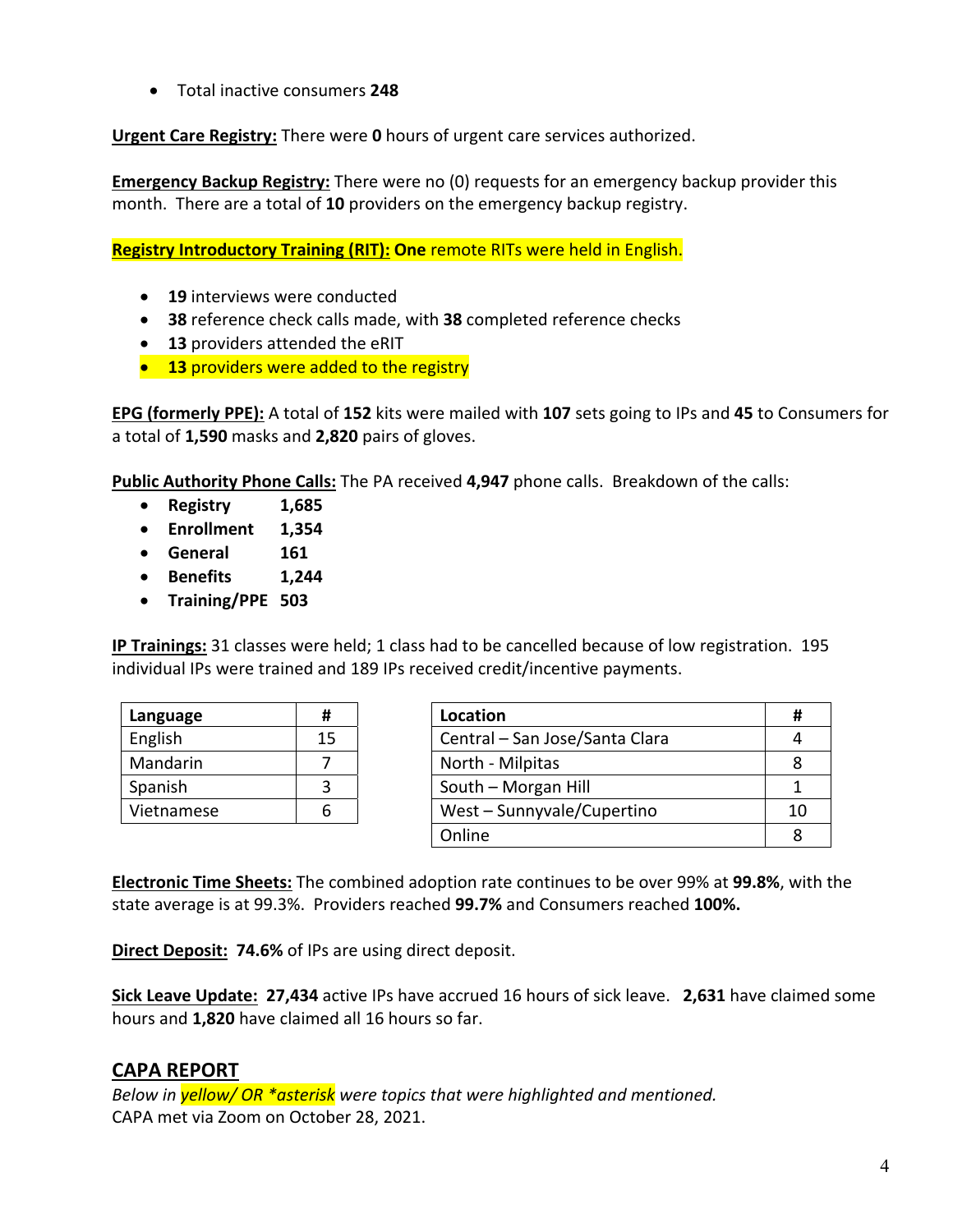#### Karen Keeslar's retirement effective December 2021.

As part of the PA 101 training sessions, Sandra Poole from State Mediation & Conciliation Services, presented on the purpose of joint Labor Management Committees (LMCs) and how IHSS/PAs and the Union can work collaboratively to problem solve.

#### **Legislative Updates**

No updates were provided this month since the legislature ended their session at the end of September. CAPA tracking of bills can be found by clicking on this link.

#### **IHSS Career Pathways Training**

The pilot for the Career Pathways Training is scheduled to begin in September 2022. CDSS to schedule listening session in Dec and Jan on how to build the foundation for five pathways:

- **•** General Health and Safety (Basic)
- **•** Adult Education (Basic)
- Cognitive Impairments & Behavioral Health (Specialized)
- **•** Complex Physical Care Needs (Specialized)
- Transitioning to Home and Community-Based Living from Out-of-Home Care or Homelessness (Specialized)

CDSS is looking for another door/avenue where PAs and/or Counties (individually or regionally) can more easily participate rather than through the competitive bid process since there are established contracts and relationships with Counties and PAs. PAs are using either Trualta or Care Academy's online training platforms as an option for IP training, however, neither of these organizations can apply for Career Pathways because they must be non-profit entities. Several PAs have training programs already in place, so CAPA will be convening a workgroup (including CDSS) to determine how PAs can be included as solution providers.

#### **CDSS Updates**

- COVID EBUS (Emergency Backup System) and PPE Admin Funding*.* Both programs are scheduled to end on 12/31/21. However, there are on-going conversations as to whether or not some COVID benefits should be extended. If there is an extension PAs will likely not be notified until December.
- Care Economy Payments from the State (Hero Pay). The criteria has reverted back to the initial information that was first provided. The current criteria and details are:
	- o IP must have worked at least two months between March 2020 March 2021. IP must have at least two separate months of payroll activity; no minimum hours.
	- o WPCS providers are included
	- o TBD: Active/On‐Leave status at the time of the running of the query
	- o Payment will be taxed at normal rates and going through CMIPS
	- o Payment will be made sometime in January